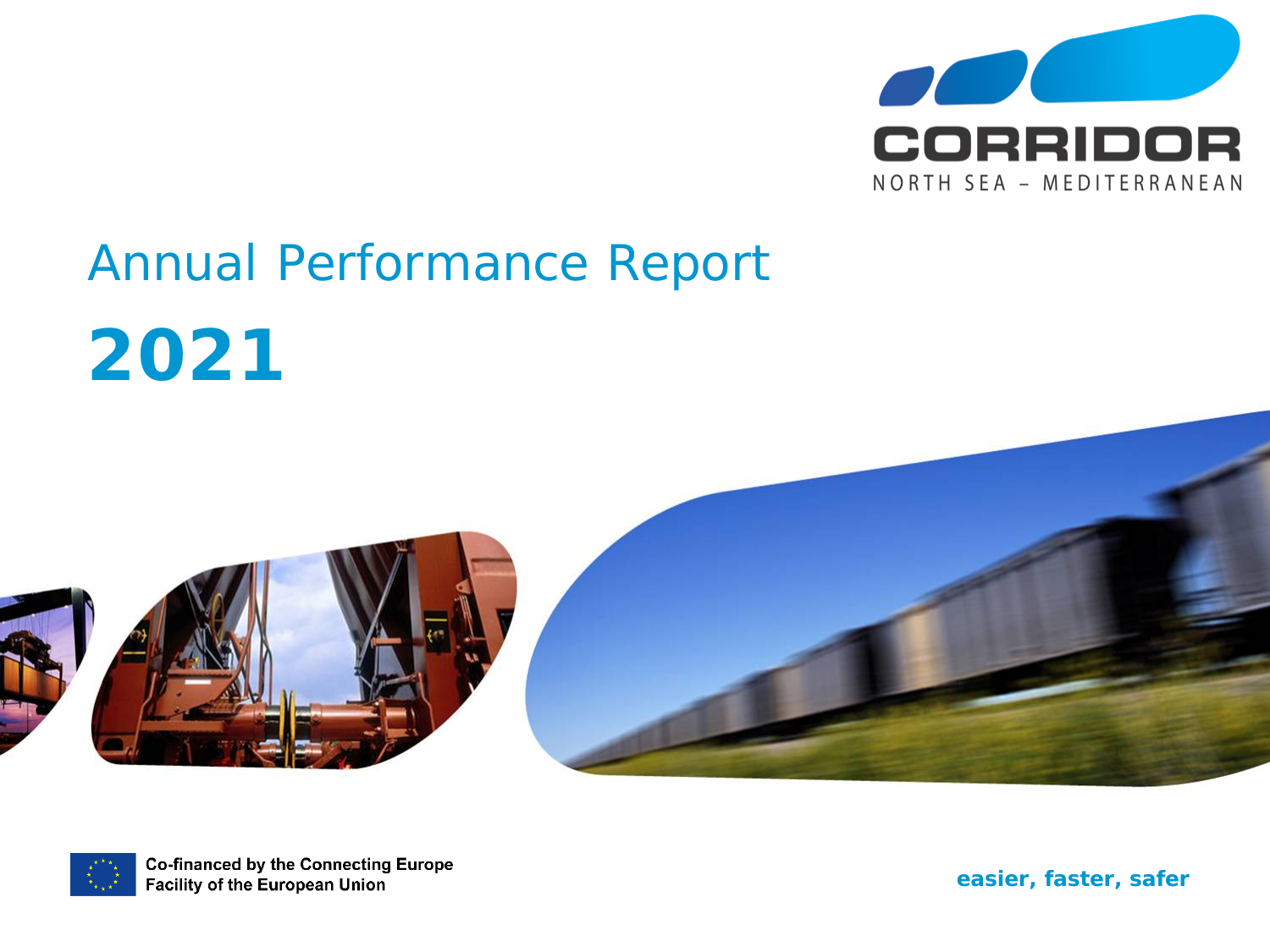#### **Content**

- **Introduction**
- Choosing performance indicators
- Capacity Management
	- Volume of offered capacity (PaPs)
	- Volume of requested capacity (PaPs)
	- Number of requests (PaPs)
	- Number of conflicts (PaPs)
	- Volume of pre-booked capacity (PaPs)
	- Volume of offered capacity (RC)
	- Volume of requested capacity (RC)
	- Number of requests (RC)
	- Average planned speed of PaPs
- **Operations** 
	- Corridor Punctuality at Origin and Destination
	- RFC punctuality (internal RFC NSM KPI)
	- Number of RFC trains
- Market development
	- Number of trains crossing a border along the RFC
	- Number of trains per border
	- Ratio of the capacity allocated by the C-OSS and the total allocated capacity

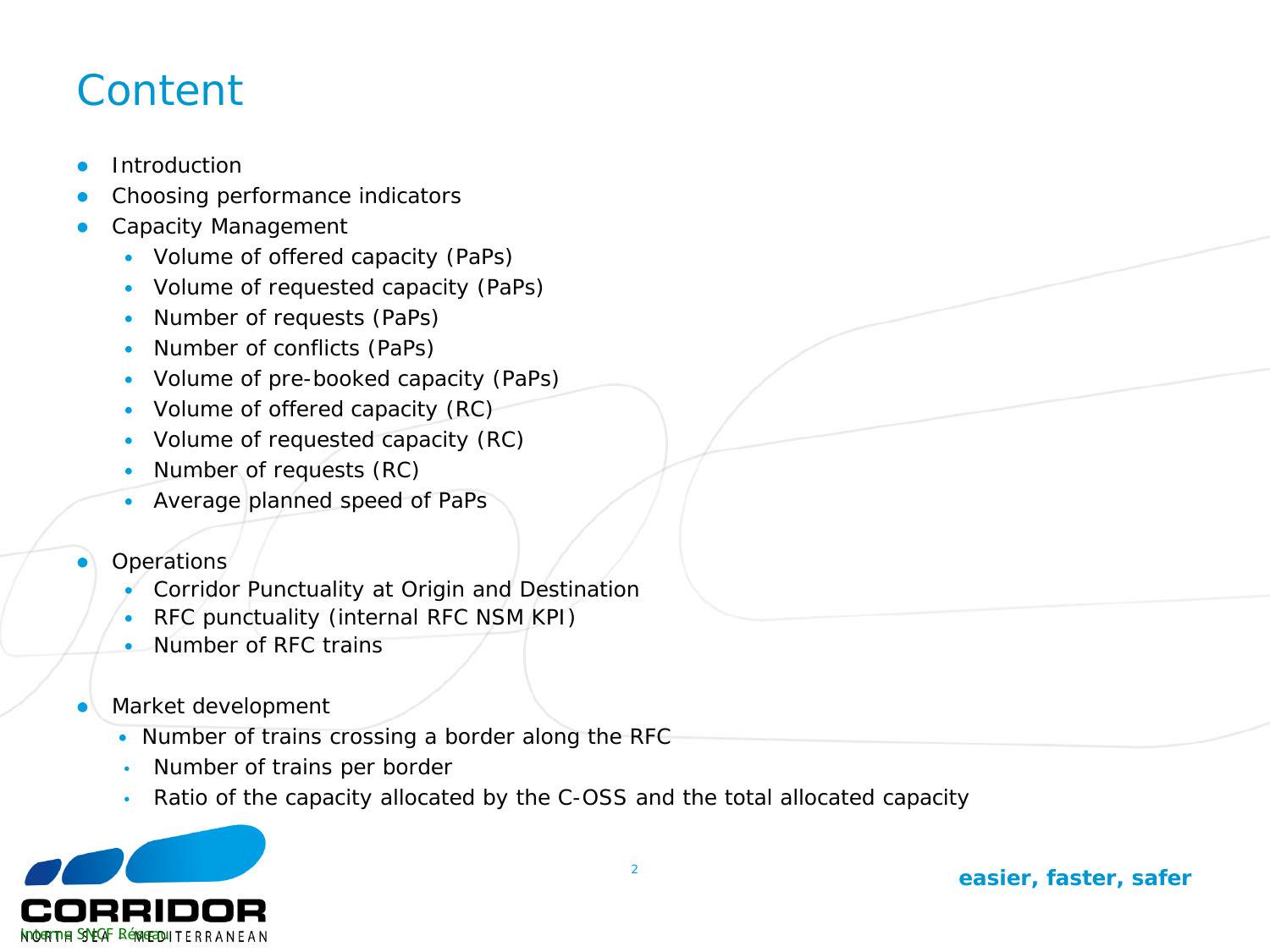#### **Introduction**

Article 19.2 of Regulation EU 913/2010 requires the Management Board of the RFCs to monitor the performance of rail freight services on the freight corridor and publish the results of this monitoring once a year.

In the Implementation Plan of the Corridor, KPI's are described that are being monitored to be able to follow the overall performance of the Corridor as well as required by the technical assistant. To be able to easily understand the figures in this report, a clear explanation is foreseen on how the calculation was made and what is measured for each indicator.

The indicators are divided into three business fields.

- The capacity management
- The operations
- The market development

the KPIs are commonly agreed among RFCs. The RNE guidelines key performance indicators of rail freight corridors V3.0. are being used. The extension of the RNE guidelines KPI that has been discussed in the GA will be taken into account.

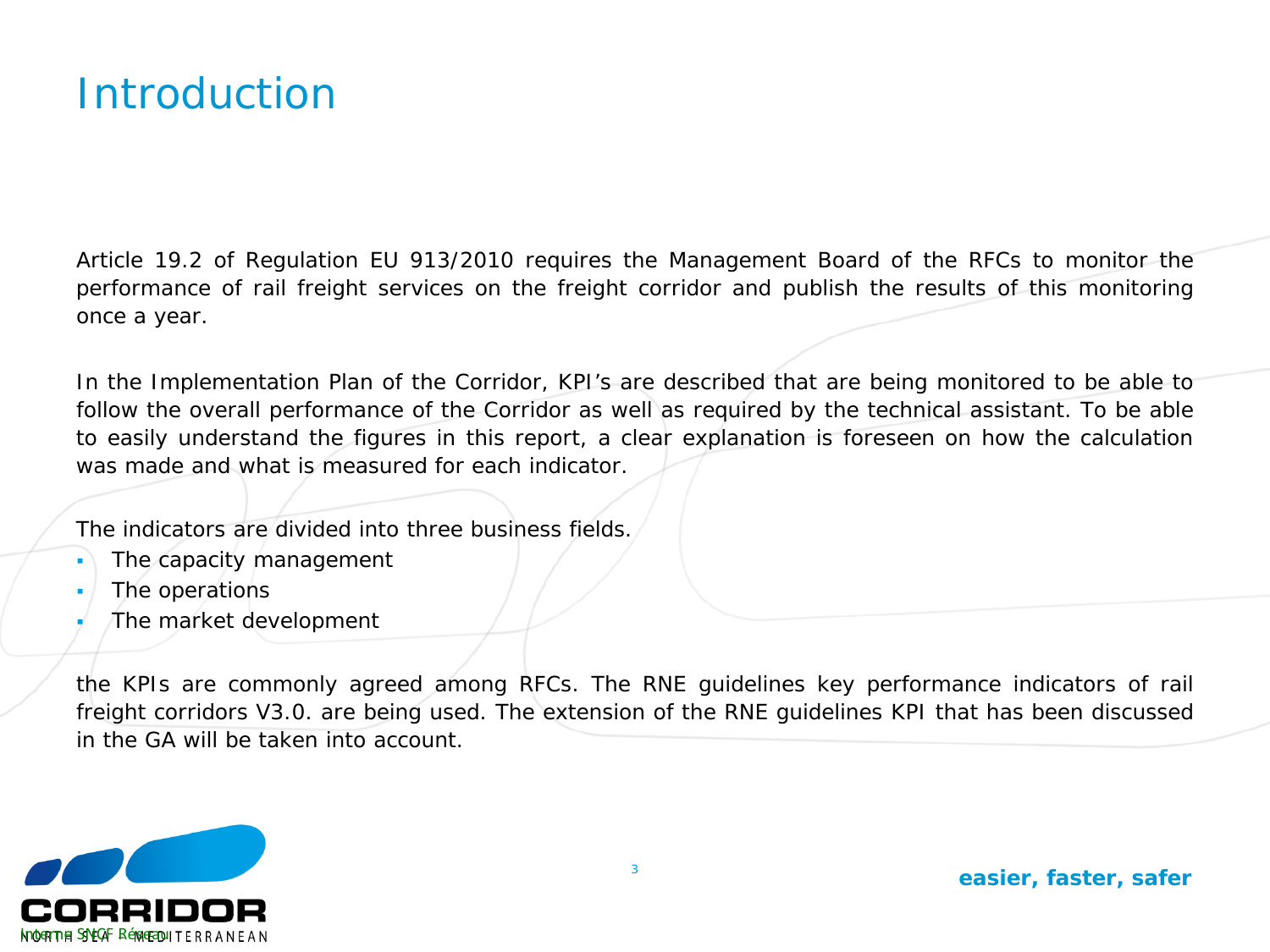## Choosing performance indicators

The KPIs and MD (Market Development indicators) in this performance monitoring report were chosen on the basis of the following parameters:

- o Measurability: performance should be measurable with the tools\* and resources available on the corridor
- o Clarity: KPI/MD should be understandable to the public it is designed for
- o Comparability: KPI/MD should be comparable across time and region
- o Relevance and empowerment: KPI/MD should provide information on which project decisions can be based

\* The data are provided by RNE's PCS and TIS, while the data processing tool is OBI. If the necessary data are *not available in RNE's IT tools, the RFC collects the data via their IMs from national tools.*

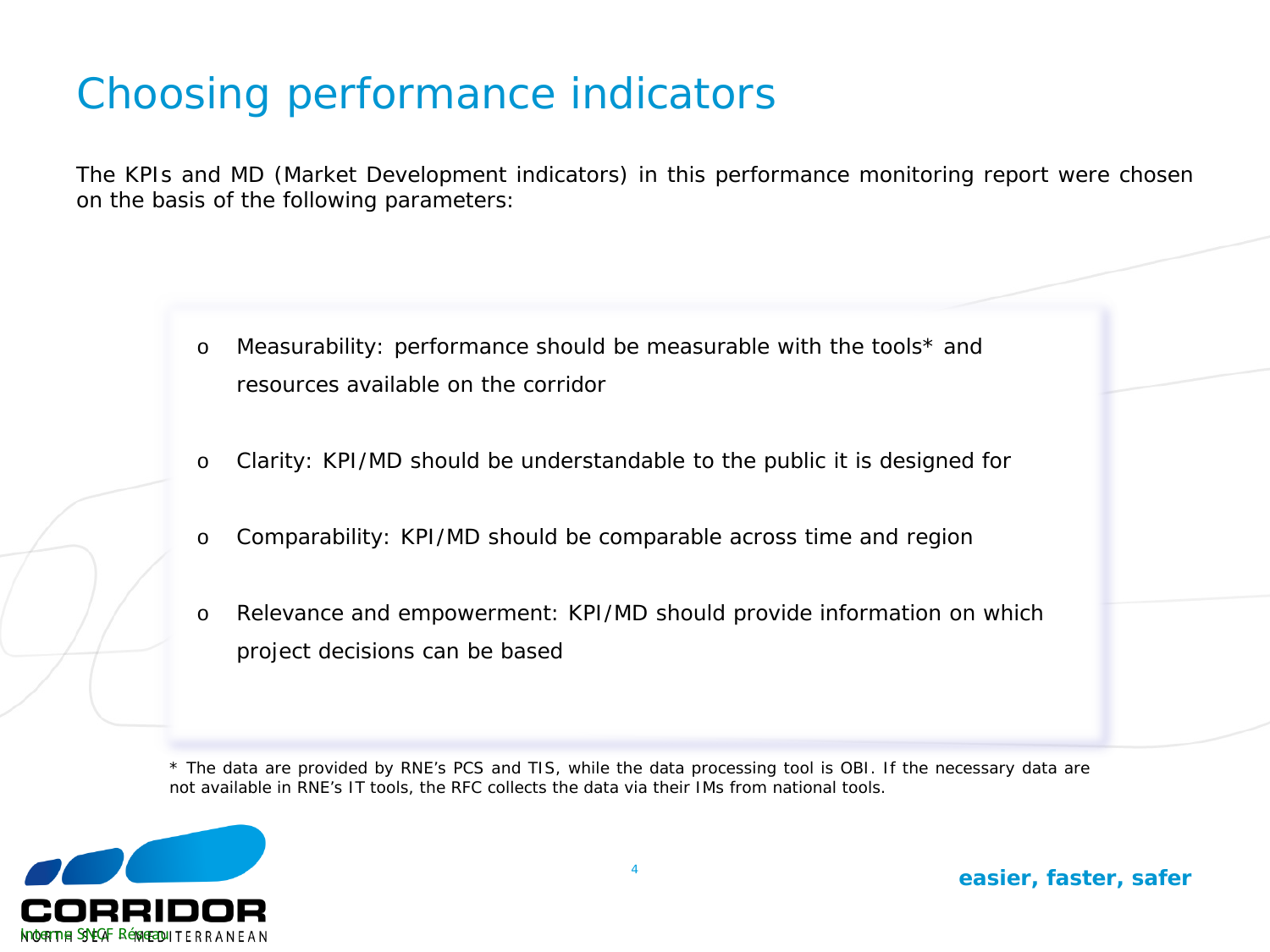#### CAPACITY MANAGEMENT

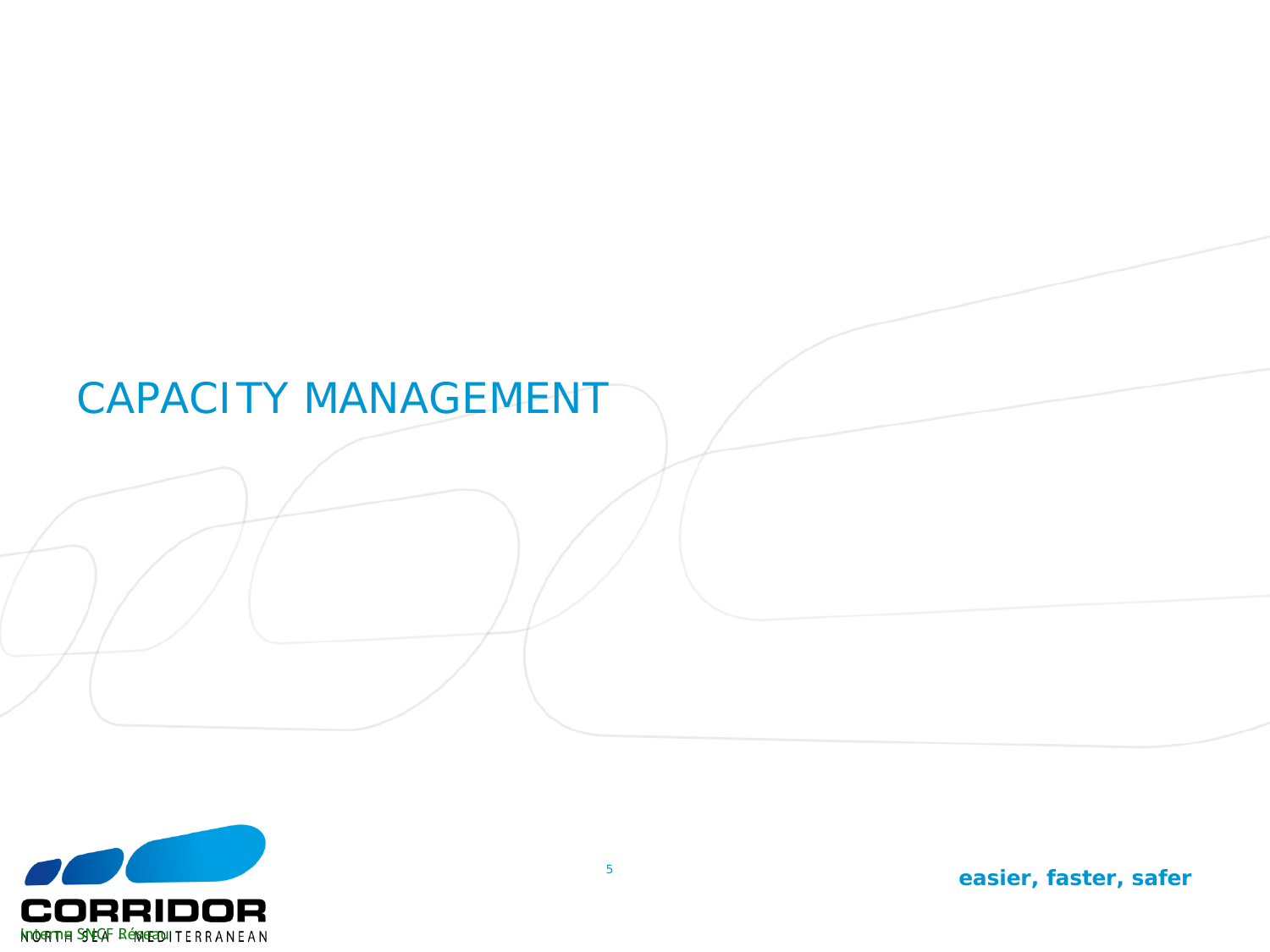#### Capacity Management

The following pages will provide insight into the capacity that been published by the C-OSS of the Corridor, and the requests that have been received and allocated for this capacity.

Capacity on the Corridor is published under the form of PaPs (or RP-Rolling Planning in the frame of the TTR Pilot Amsterdam – Paris), via the online platform PCS. Only requests that have been placed via this tool can be taken into account.

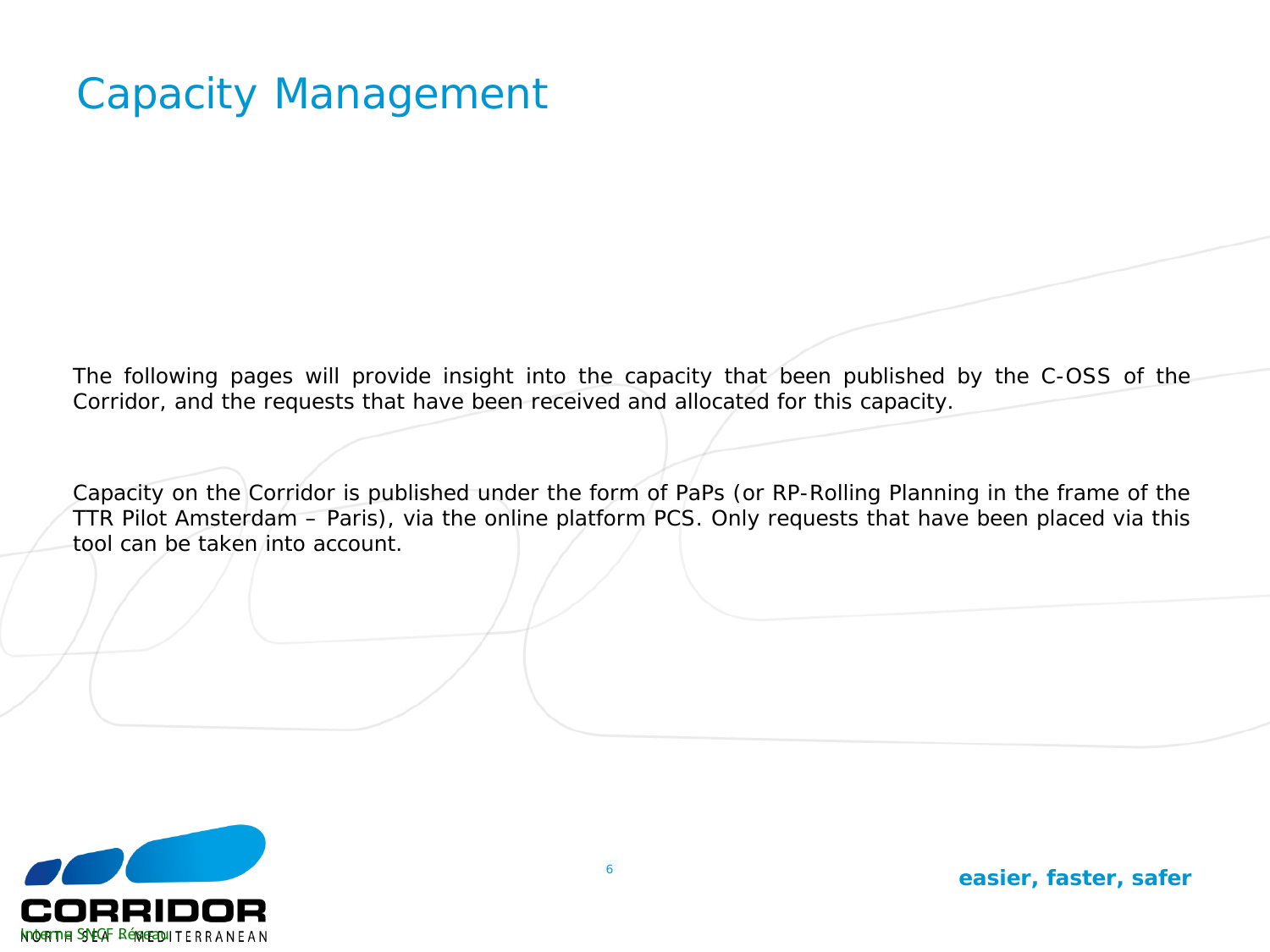#### Volume of offered capacity (PaPs) including TT 2023

This graph displays the PaPs Capacities that have been published by the RFC C-OSS in January 2019, 2020 2021 & 2022 for the timetables 2020, 2021 2022 & 2023. A 32% increase of the path/KM between 2022 & 2023 can be observed. A total of 26.789.238 KM are published for 2023.



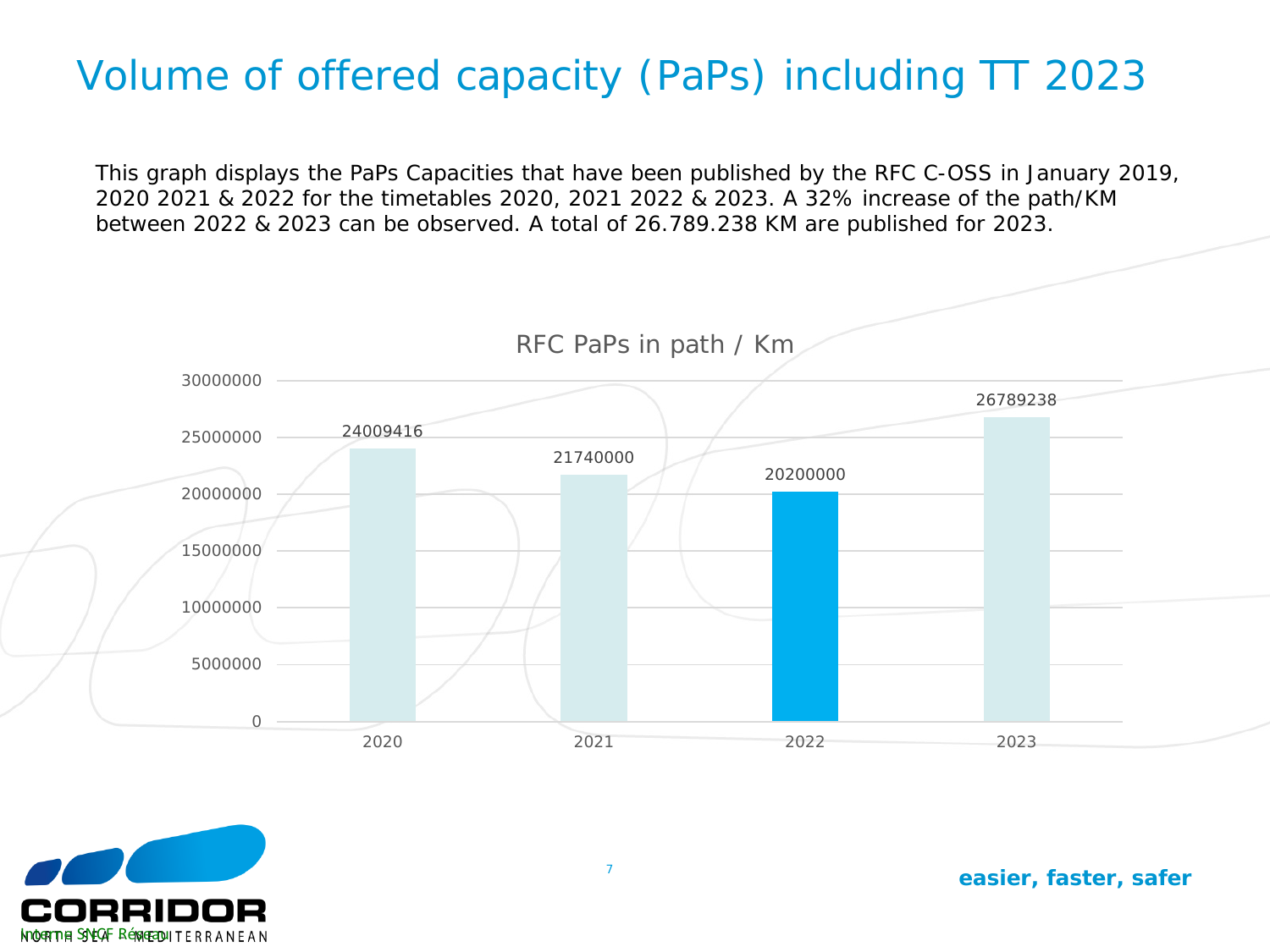### Volume of requested capacity (PaP) in millions of KMs until TT 2022



Feeder and outflow sections as well as overlapping sections (with other RFCs) are not included. Measured at the deadline for submitting path requests  $=$  X-8

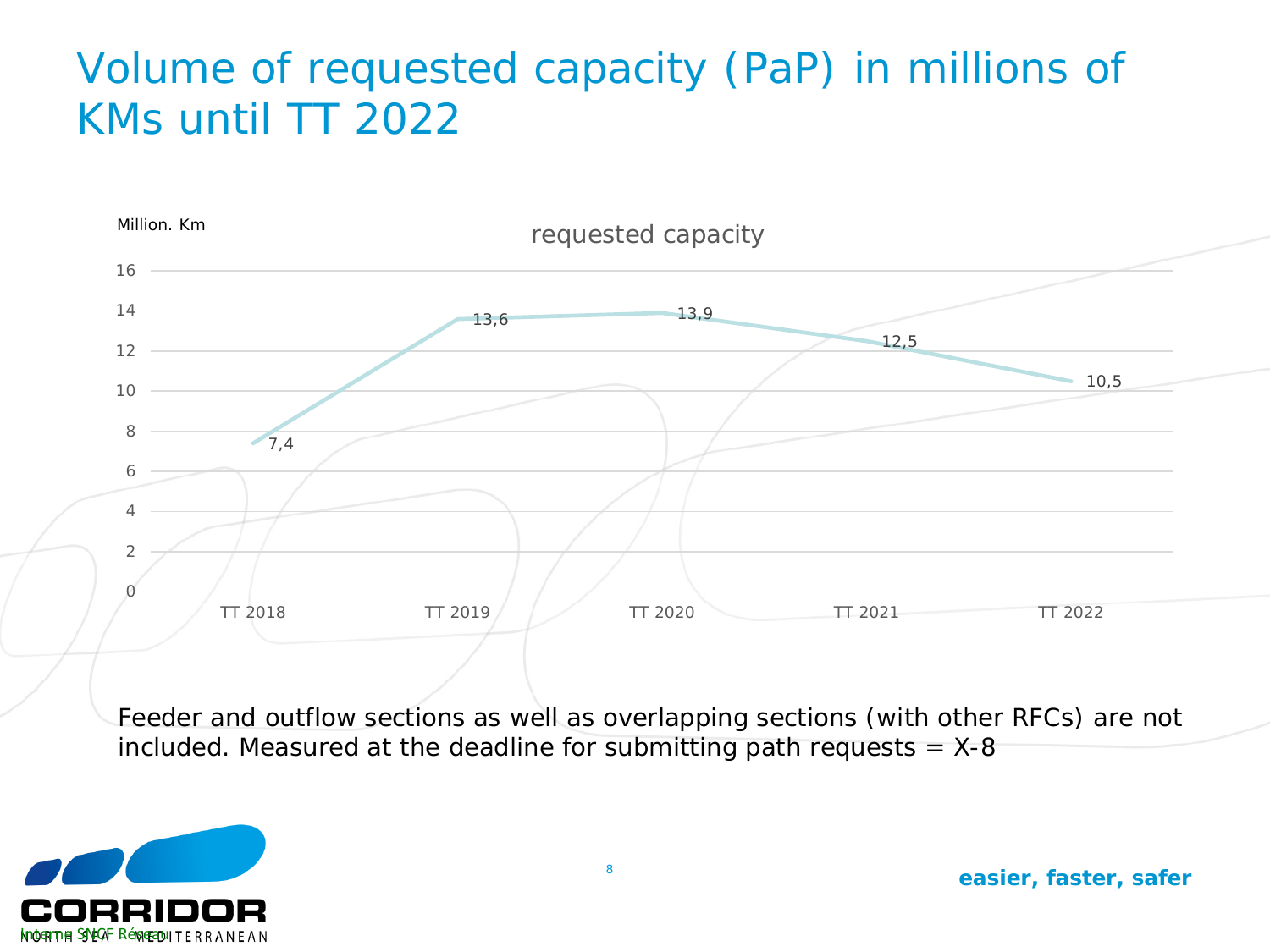### Number of requests (PaPs) until TT 2022



Number of PCS dossiers submitted at the deadline for submitting path requests in

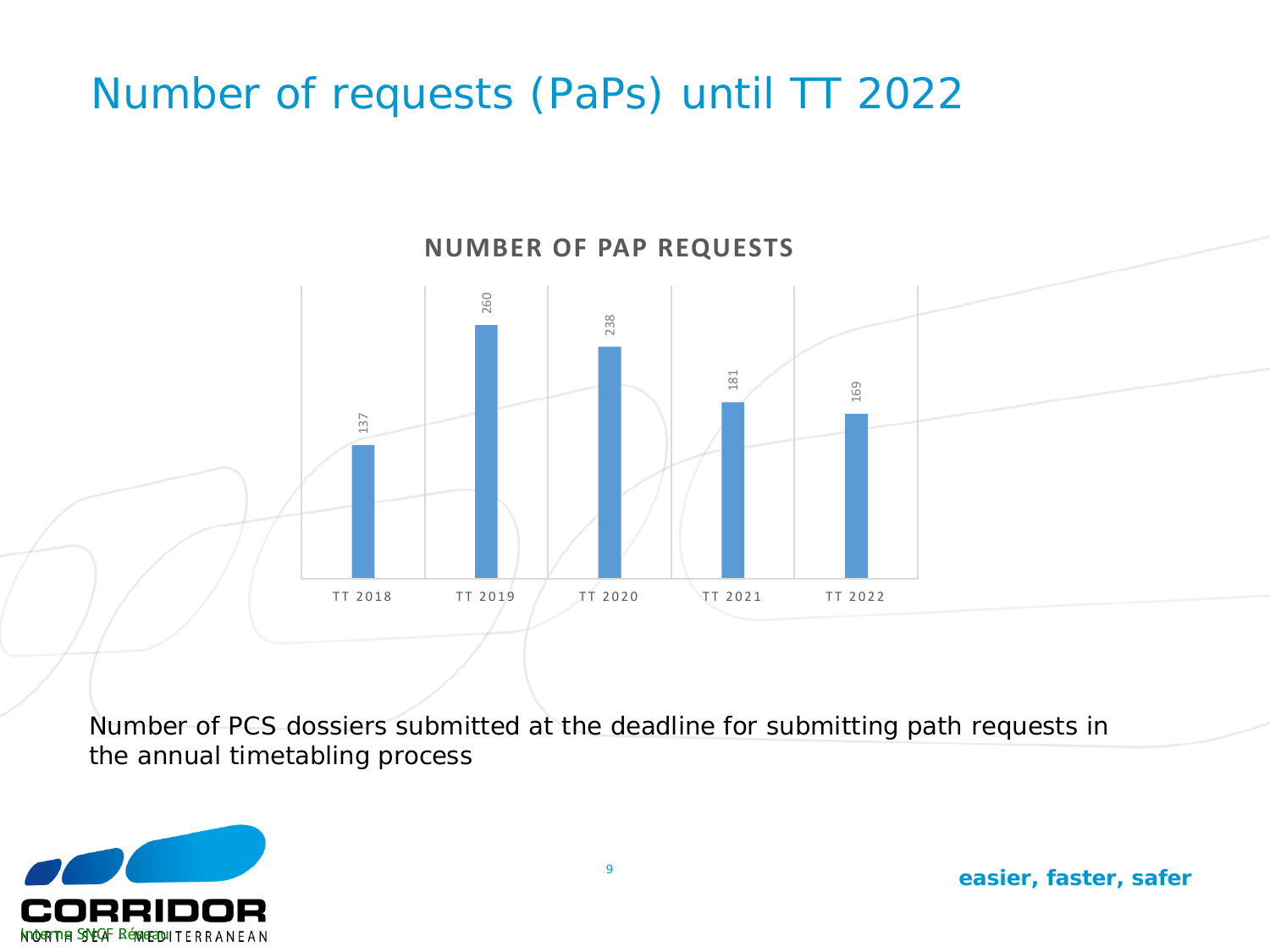## Number of conflicts (PaPs) until TT 2022



Number of PCS dossiers submitted at the deadline for submitting path requests which are in conflict with at least one other dossier for Paps on the same RFC

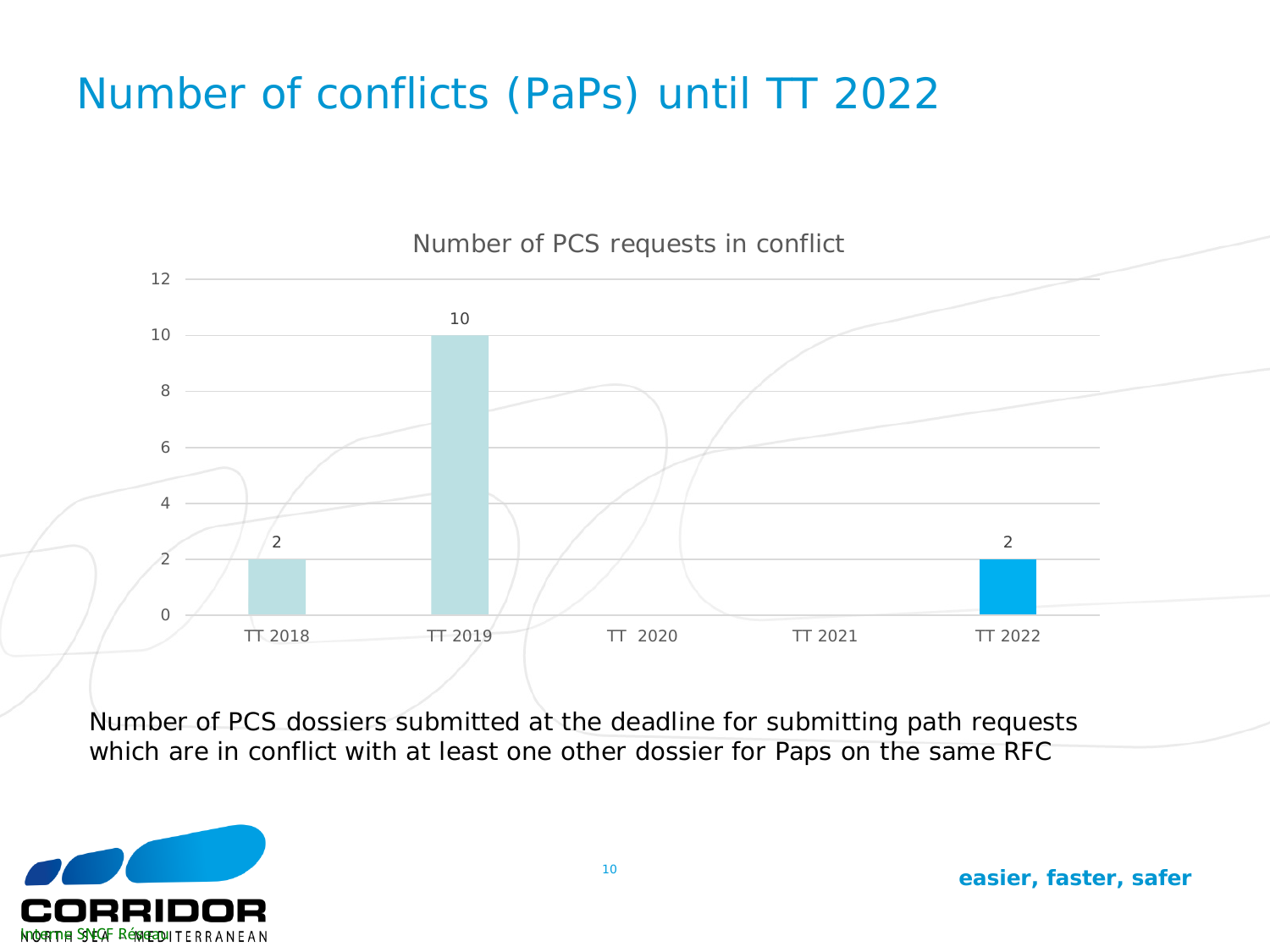# Volume of pre-booked capacity (PaPs) until TT 2022



Km\*days during the pre-booking phase at X-7,5 which is the deadline for treatment of PaP requests for the annual timetable by the C-OSS

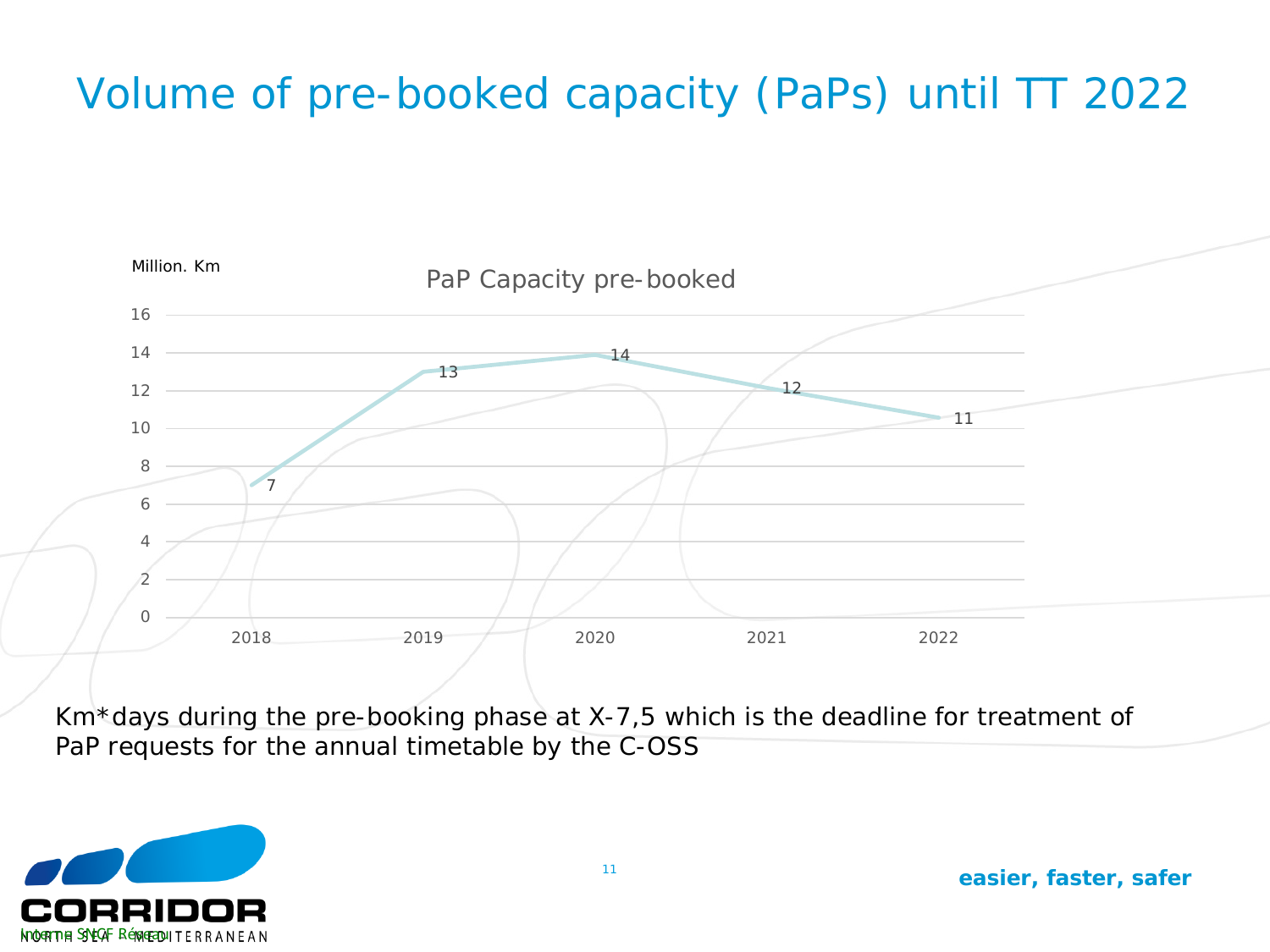## Volume of offered capacity RC until TT 2022

This graph displays the RC (Reserve Capacity) that have been published by the RFC C-OSS in October 2018, 2019, 2020 & 2021 for the timetables 2019, 2020, 2021 & 2022.



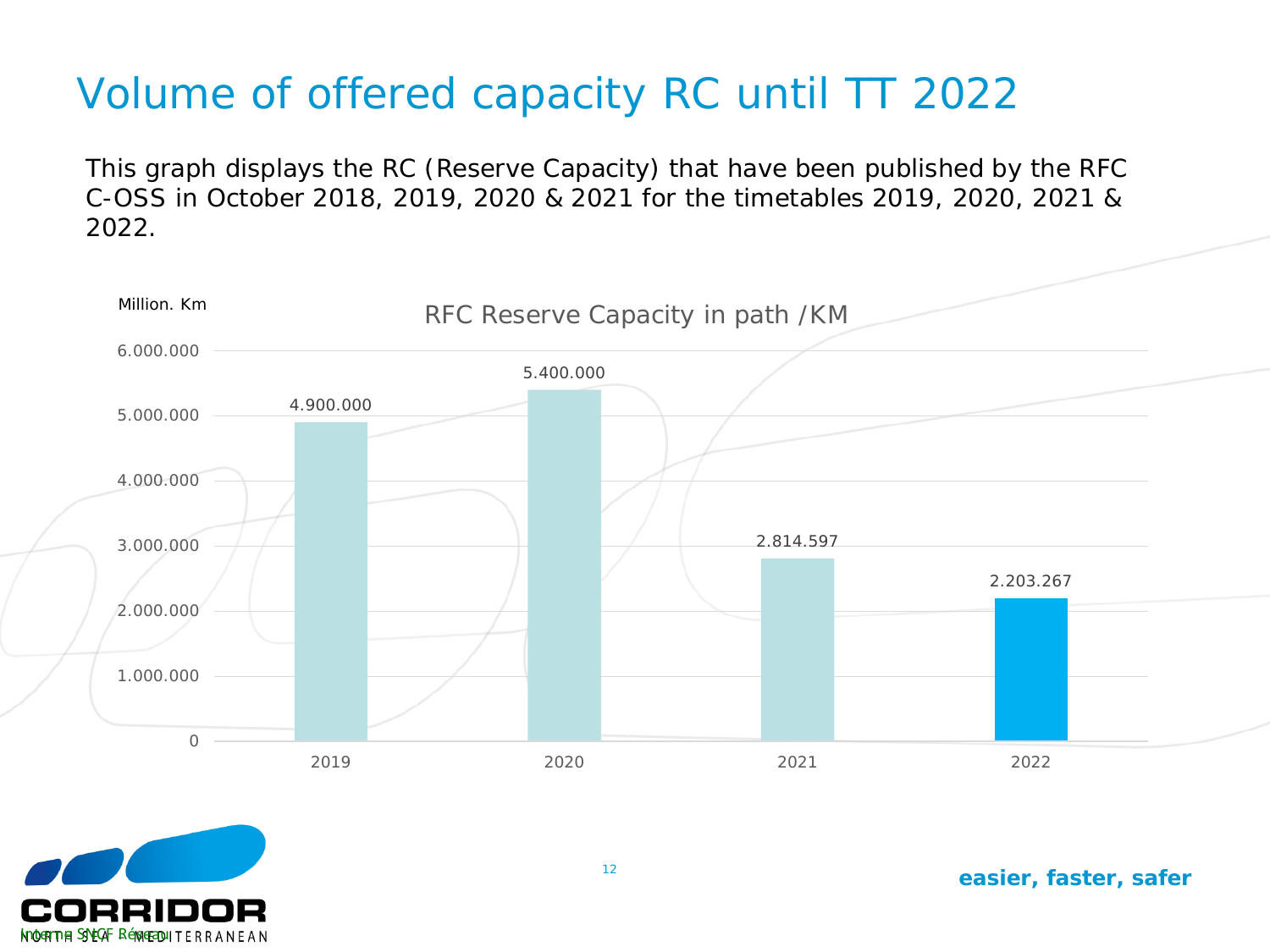## Volume of requested capacity RC (Reserve Capacity) until TT 2021



Km\*days requested. The volume shown are not related to real RC that is not ordered anymore these last years. We have mentioned the ordered Rolling Planning in the frame of the Rotterdam – Antwerp TTR Pilot

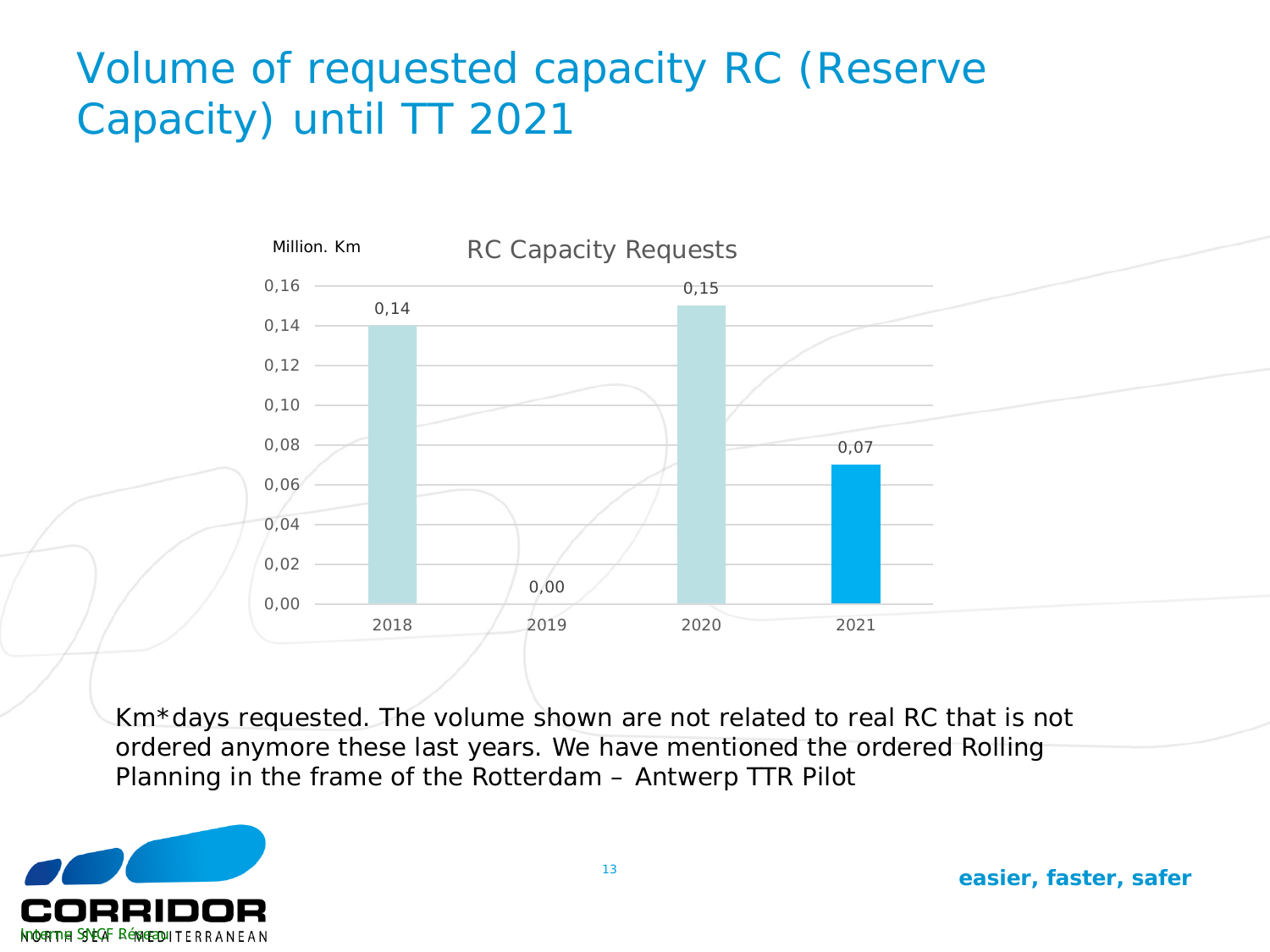#### Number of requests RC (Reserve Capacity) until TT



Expressed in number of PCS dossiers requested. The figures shown are not related to genuine RC that is not ordered anymore these last years. We have mentioned the ordered Rolling Planning in the frame of the Rotterdam – Antwerp TTR Pilot

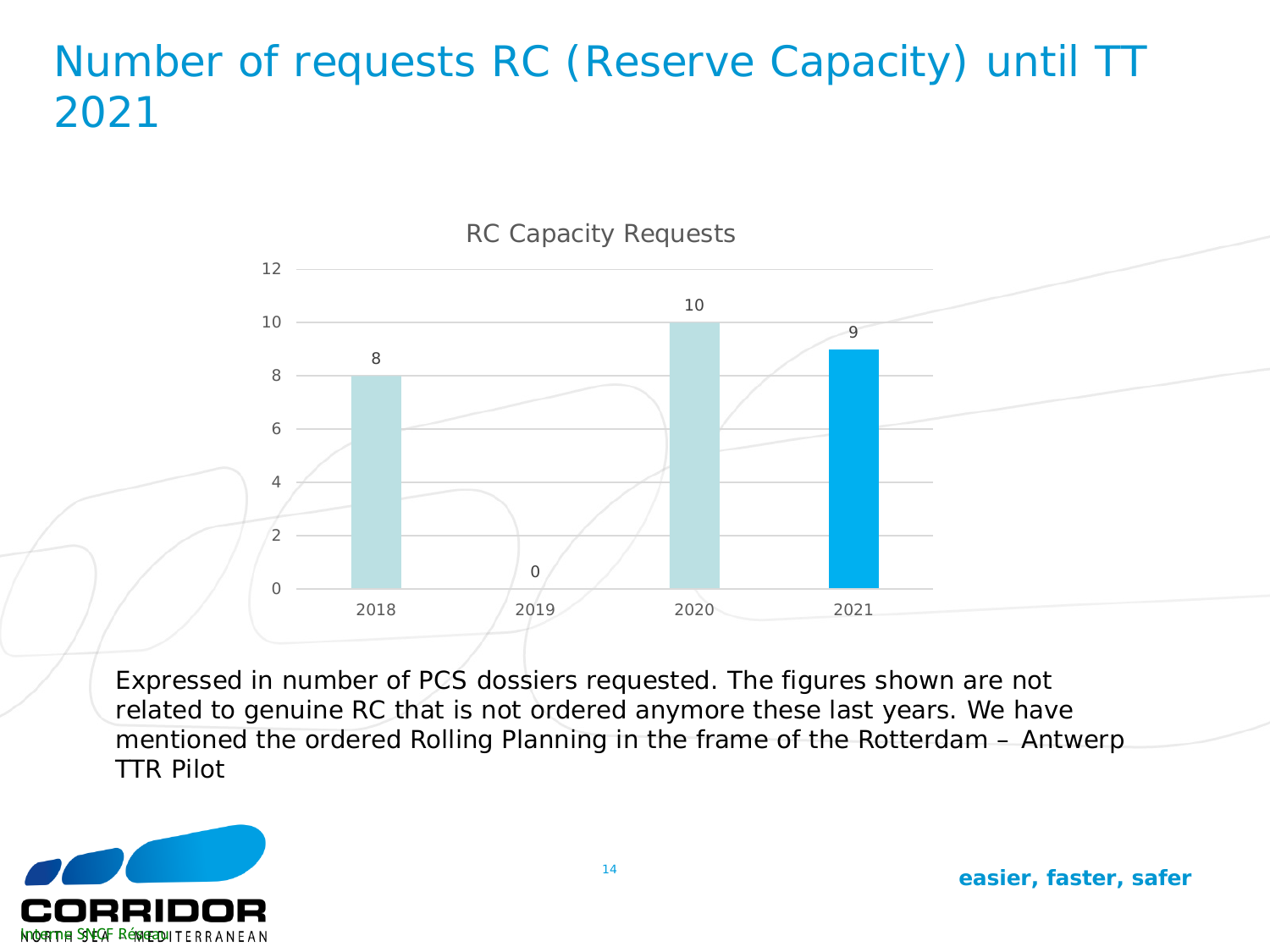#### Average Planned Speed of PaPs

|                                     |           |                      | <b>KM/h per Corridor Route</b> |                      |                      |                      |
|-------------------------------------|-----------|----------------------|--------------------------------|----------------------|----------------------|----------------------|
| Route including                     | Length Km | Catalogue TT<br>2013 | Catalogue TT<br>2020           | Catalogue TT<br>2021 | Catalogue TT<br>2022 | Catalogue TT<br>2023 |
| Antwerp - Basel                     | 748,8     | 57                   | 55,1                           | 54,4                 | 55,68                | 59,4                 |
| Antwerp -<br>Bettembourg            | 343,7     | 60,7                 | 57,4                           | 54,9                 | 56,03                | 57,39                |
| Antwerp - Uckange via<br><b>ANE</b> | 395,1     | n.a.                 | n.a.                           | n.a.                 | n.a.                 | 63,11                |
| Rotterdam-Antwerp                   | 74,3      | 53,4                 | 64,1                           | 64,1                 | 62,59                | 64,75                |
| Metz - Lyon                         | 454,1     | n.a.                 | 65,3                           | 66,5                 | 62                   | 71,51                |
| Dunkerque - Liège                   | 311,1     | n.a.                 | 58,7                           | 58,7                 | 59,2                 | 52,73                |
| Antwerp - Paris                     | 403,7     | n.a.                 | n.a.                           | n.a.                 | n.a.                 | 43,17                |

 $\rightarrow$  Journey times include commercial and operational stops

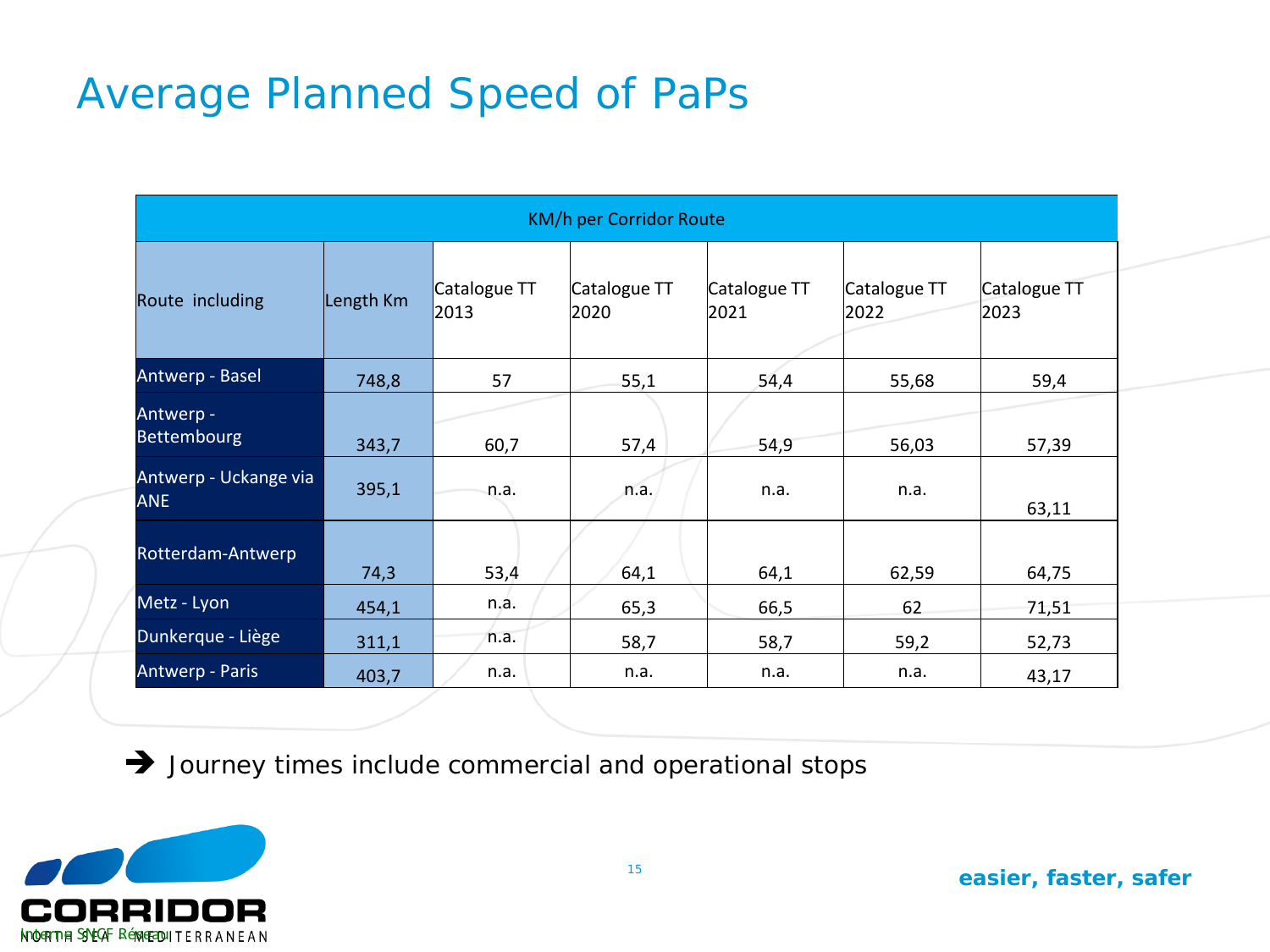#### Average Planned Speed of PaPs

Antwerp – Lille & Lille – Paris figures are not shown anymore as they do not correspond to the traffic trends.

These figures have been replaced by Antwerp – Paris & Antwerp – Uckange via the Artère Nord – Est\*

Only moderated fluctuations are noted

We note some average speed increase for Antwerp-Basel, Antwerp – Bettembourg, Rotterdam - Antwerp & Metz-Lyon.

A speed decrease on Dunkerque – Liège is observed but the quantity of capacities is very limited.

*\*Figures for Feignies are mentionned, even though the border does not officially make part of RFC NSM lines. This way, overall evolution of cross-border freight services can better be monitored.*

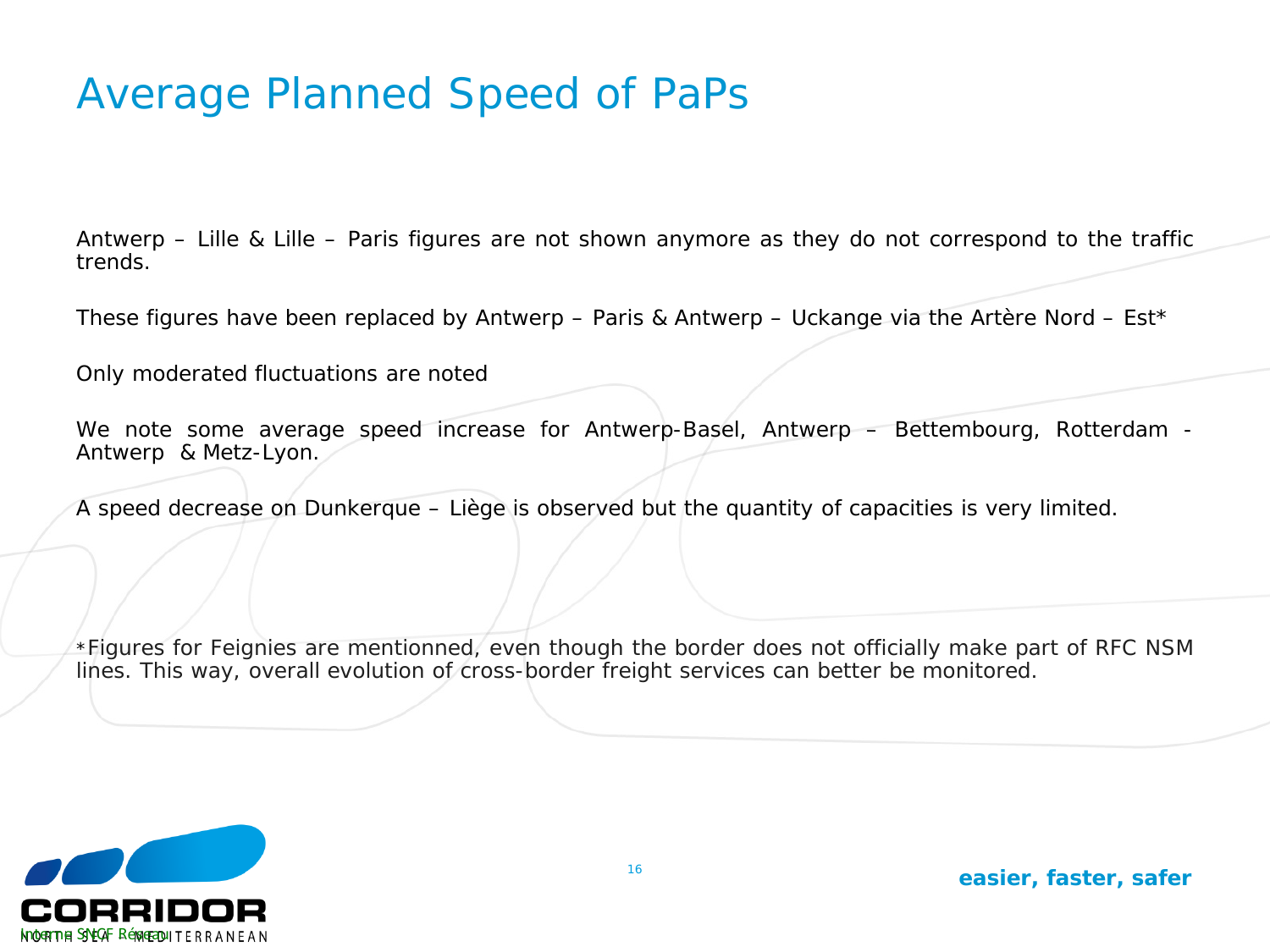

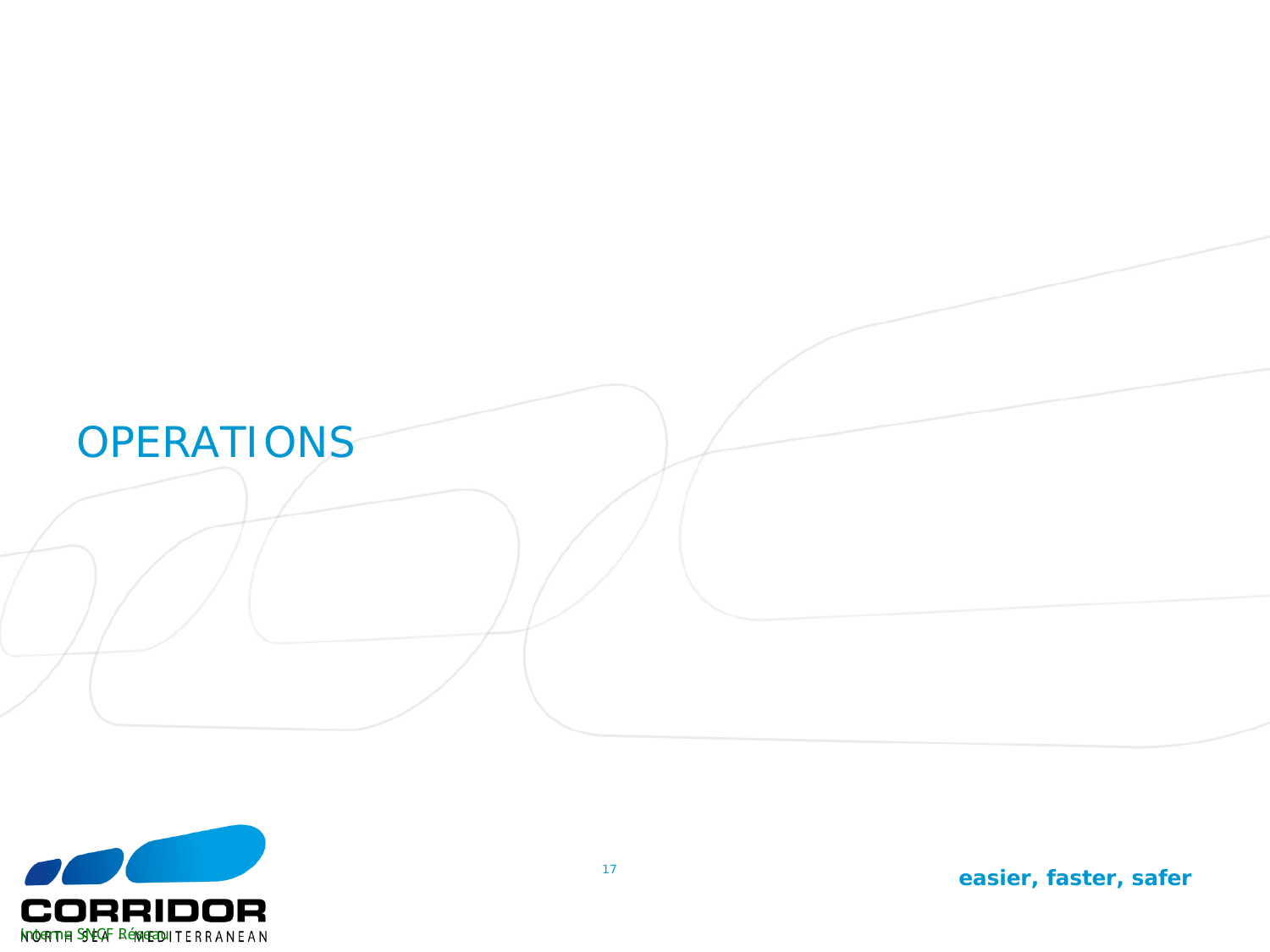## Punctuality at Origin and Destination

| Yearly punctuality KPI 2021 |           | 15 minutes threshold | 30 minutes threshold |  |
|-----------------------------|-----------|----------------------|----------------------|--|
| At Origin (RFC Entry)       | NS.       | 66%                  | 75%                  |  |
|                             | <b>SN</b> | 70%                  | 78%                  |  |
|                             | <b>NS</b> | 58%                  | 67%                  |  |
| At Destination (RFC Exit)   | <b>SN</b> | 60%                  | 68%                  |  |

*Source TIS*

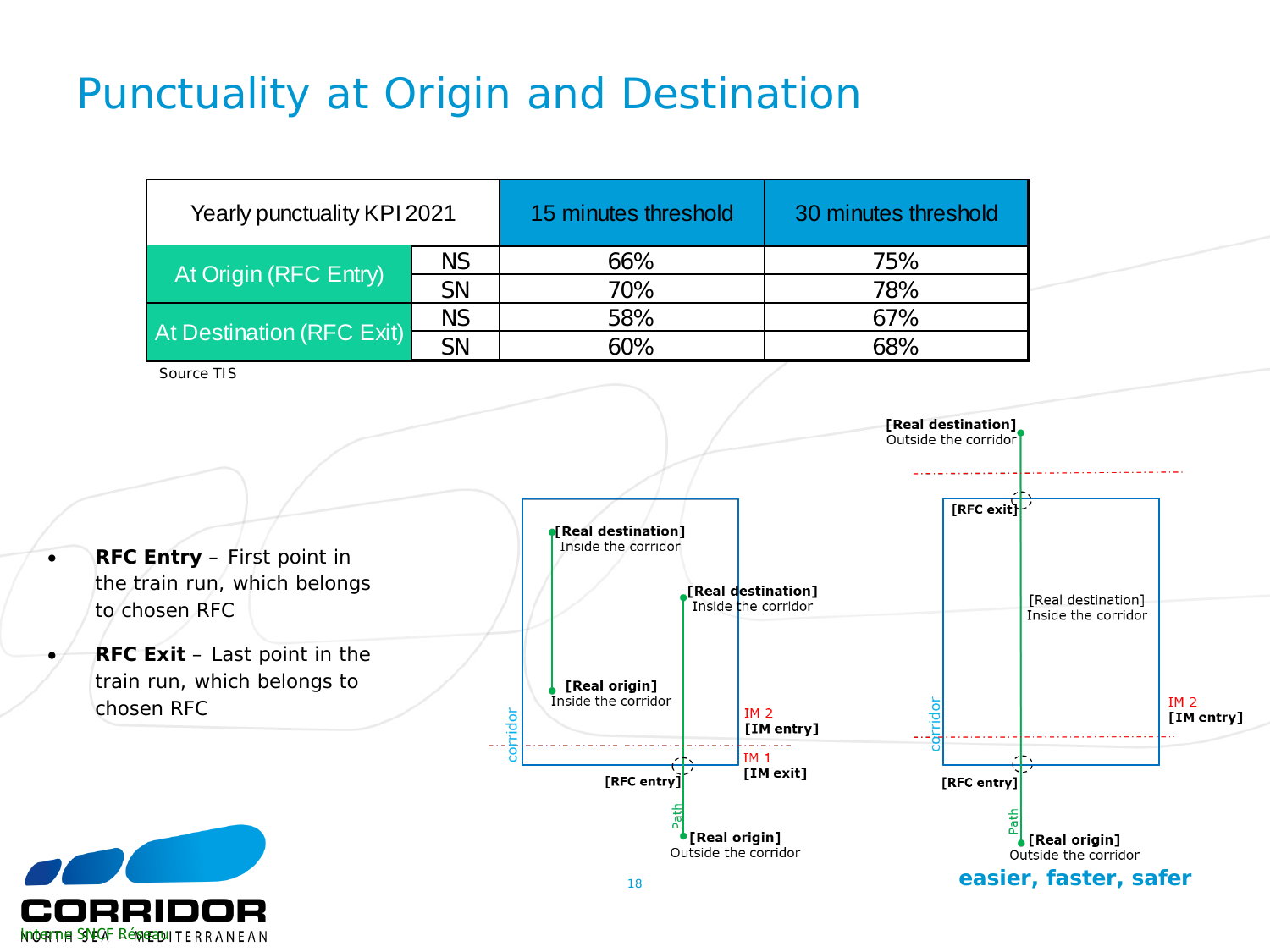# RFC Punctuality (internal RFC NSM KPI)

This KPI measures the average punctuality of trains running on the corridor on a fixed number of locations (31 reporting points).

A train will be counted in this train list if it meets the following criteria:

- **Passing a Corridor border point and**
- $\triangleright$  Passing one of the predefined reporting points along the Corridor

A corridor train is considered punctual for the RFC when having a delay of maximum 30 minutes.

The data is displayed :

- $\triangleright$  Overview of the average punctuality per month over the last four years
- Source of data: TIS



Annual punctuality 2018 - 2021

Corridor Punctuality .... Target

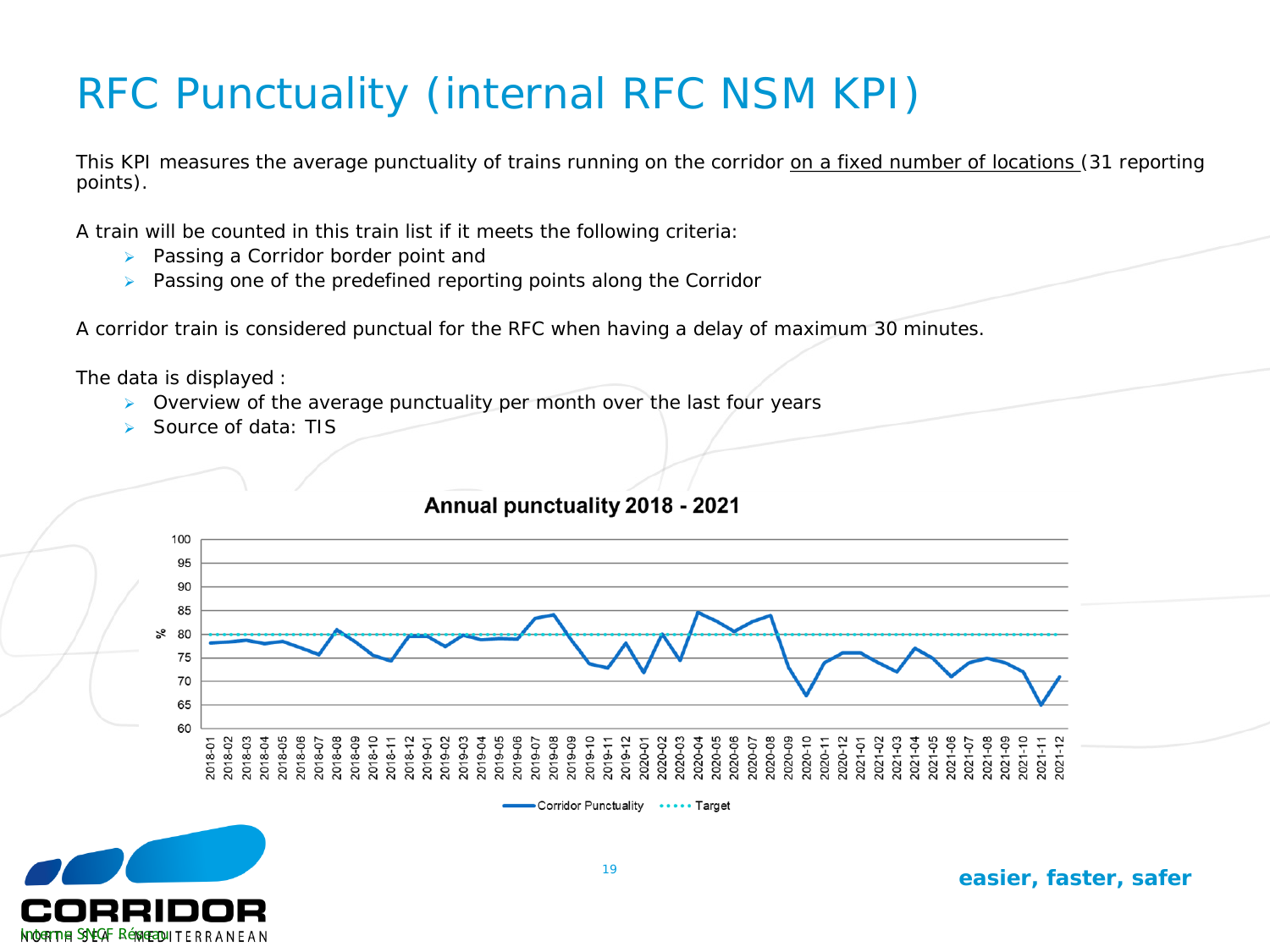#### MARKET DEVELOPMENT

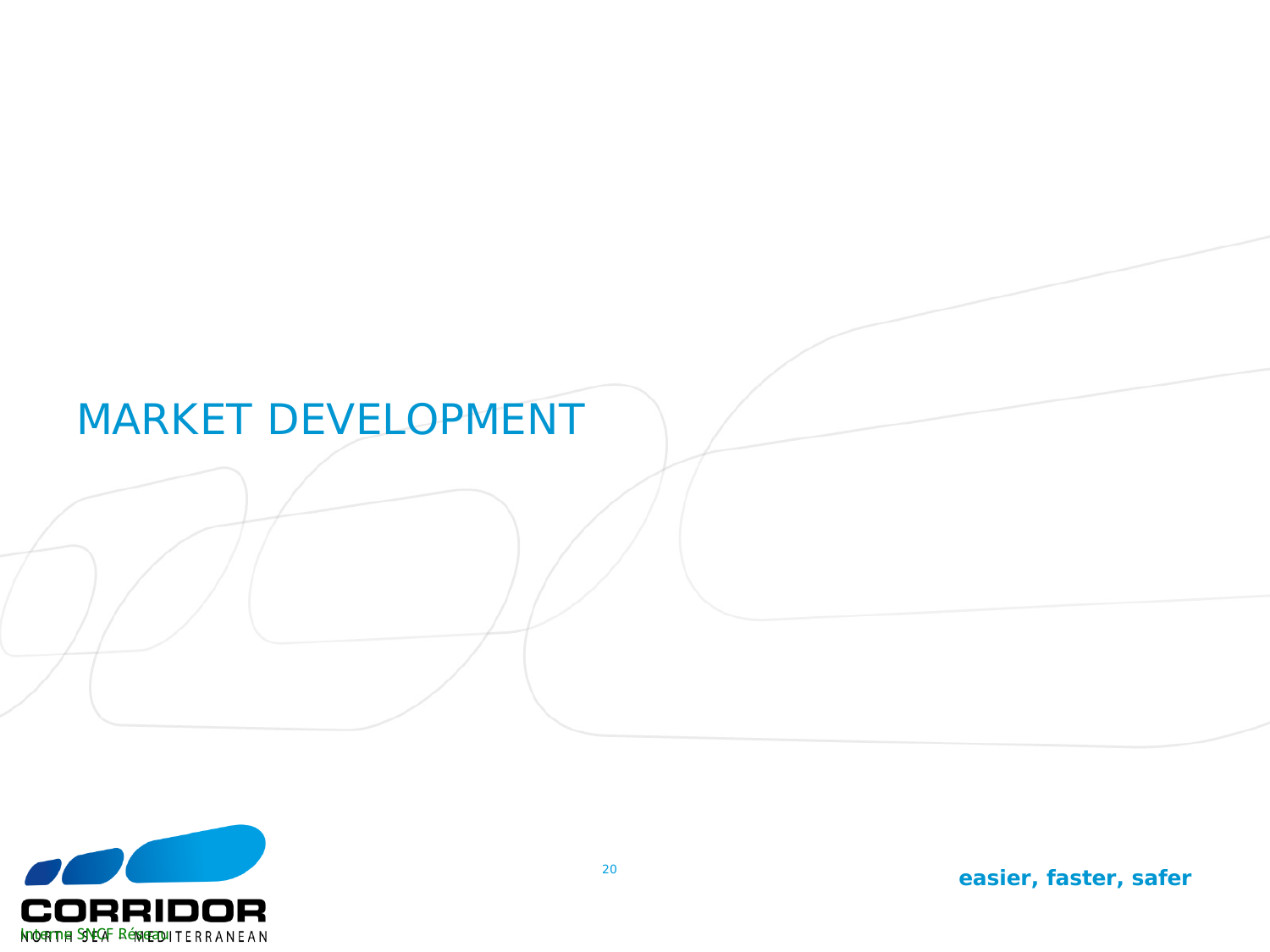#### Number of trains crossing a border along the RFC

This KPI displays all corridor trains on the Rail Freight Corridor North Sea – Mediterranean. Trains that pass more than one border of the RFC are counted only once.

◆ 2015 Extensions

Feb. 2020 UK leave

2017, 2019 Extensions



Figures for Feignies are mentioned, even though the border does not officially make part of RFC NSM lines. This way, overall evolution of cross-border freight services can better be monitored.



*easier, faster, safer*

Monaco

Zwolle

Aachen Ronn

Wol

□

Strasbourg-Vill

**Basel St. Jakob** 

**O** 

renoble

Charle

Lausan

Chambén

Osnabruck

Sieger

Koblenz

Bielefeld

Frankfurt am Main

Zürich

Schweizi

Suisse/Svizzera

Svizra<sup>®</sup>

Verbania

Novara

Alessandria

Genova

Piacenza

Parma

La Spezia

Firer

Kassel

Munster of

Dusseldorf

Hannover

Wurzbe

Nü

Ingo

As in

Ulm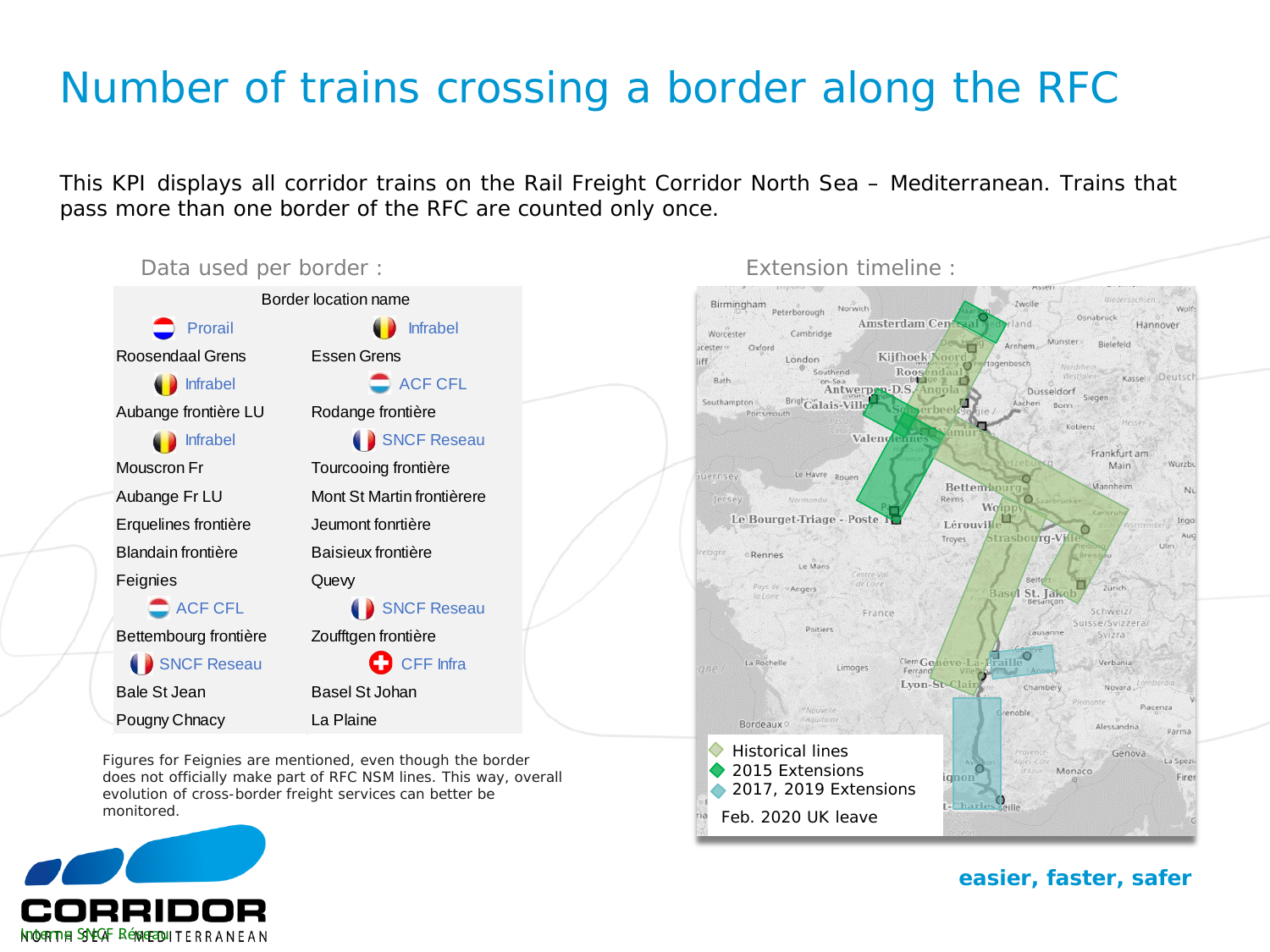#### Number of trains crossing a border along the RFC

This KPI shows the trend of the corridor for the last four calendar years. The figures have not yet been cross-checked with corridor 8 (Essen Roosendaal) for 2021.



Inderthe SNEOF Rénaerabliter RANEAN

|       | Jan 19<br>vs18                | Feb 19 vs<br>\$                    | <b>Mar 19</b><br>vs18    | April 19<br>vs18   | May 19<br>vs 18 | June 19<br>vs18                | Jul 19 vs<br>$\frac{8}{2}$ | 5<br>$\frac{8}{1}$<br>Aug<br>š | Sep 19<br>vs18     | <b>Dct 19 vs</b><br>$\frac{8}{2}$ | Nov 19<br>vs18                       | Dec 19<br>vs18            | 19 vs 18               |
|-------|-------------------------------|------------------------------------|--------------------------|--------------------|-----------------|--------------------------------|----------------------------|--------------------------------|--------------------|-----------------------------------|--------------------------------------|---------------------------|------------------------|
| Total | 9%                            | 9%                                 | 4%                       | 15%                | 10%             | $-5%$                          | $-7%$                      | $-10%$                         | $-7%$              | $-4%$                             | $-15%$                               | $-37%$                    | $-3%$                  |
|       | <b>Variation 2020 vs 2019</b> |                                    |                          |                    |                 |                                |                            |                                |                    |                                   |                                      |                           |                        |
|       | Jan 20<br>6,<br>š             | $\boldsymbol{5}$<br>e,<br>Feb<br>š | <b>Mar 20</b><br>ę,<br>š | vs 19              | May 20<br>vs 19 | June<br>20 vs<br>$\frac{9}{2}$ | Jul 20<br>e,<br>ys         | Aug 20<br>6<br>š               | Sep 20<br>é,<br>ys | Oct 20<br>v s 19                  | <b>Nov 20</b><br>$\frac{6}{2}$<br>Š, | <b>Dec 20</b><br>é,<br>ys | 20 vs<br>$\frac{9}{2}$ |
|       | $-23%$                        | $-11%$                             | $-20%$                   | April 20<br>$-31%$ | $-25%$          | $-10%$                         | $-7%$                      | $-13%$                         | $-2%$              | $-8%$                             | $-1%$                                | 45%                       | $-11%$                 |
| Total |                               |                                    |                          |                    |                 |                                |                            |                                |                    |                                   |                                      |                           |                        |

**Total** -6% -15% 5% 31% 9% 9% -14% 9% -9% -11% -18% 0% **-2%**

*easier, faster, safer*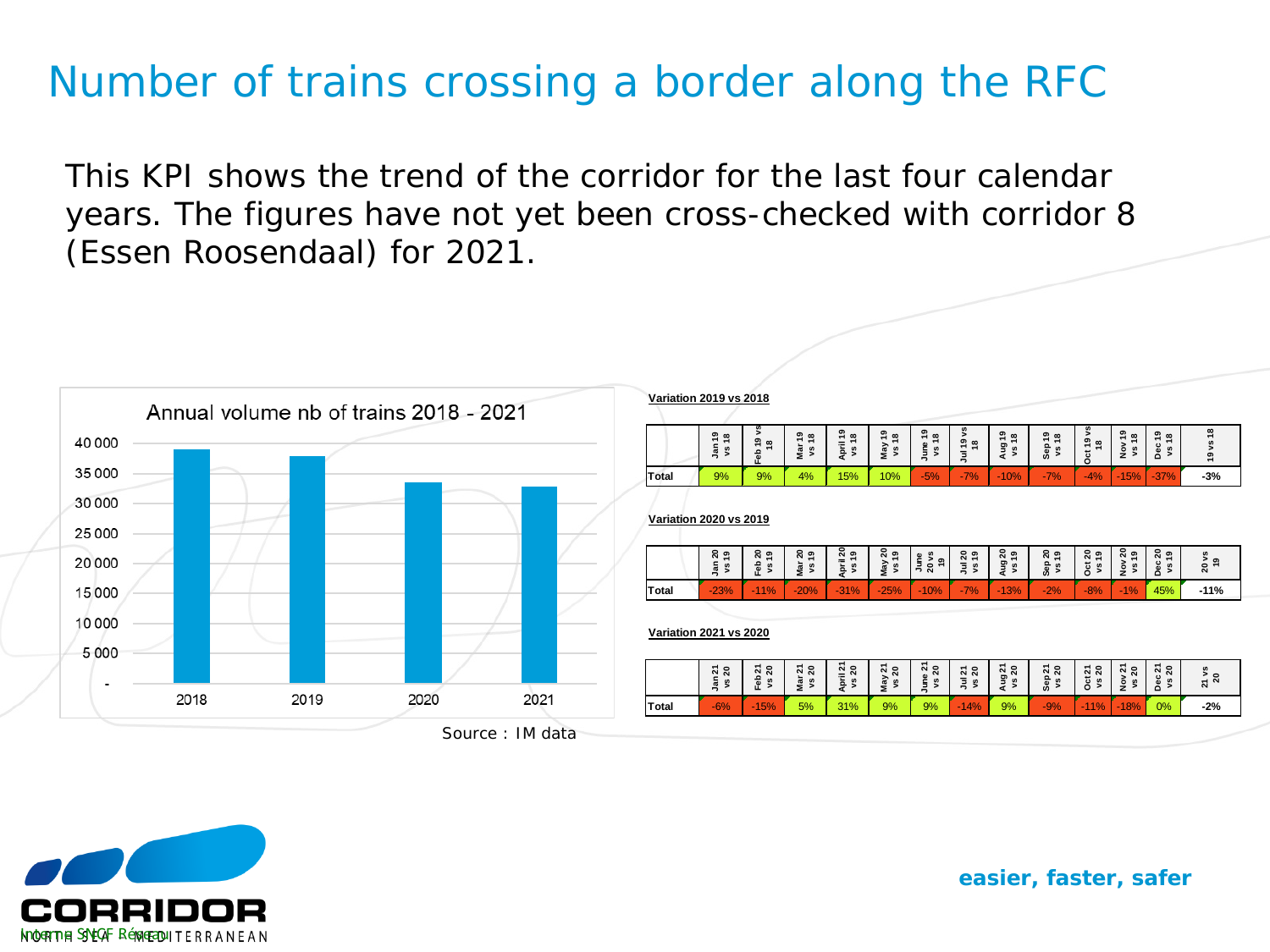#### Number of trains per border



|                         | Border location name           | Volume<br>(Nb Trains)<br>2021 | Share | 21/20  |
|-------------------------|--------------------------------|-------------------------------|-------|--------|
| Prorail                 | <b>Infrabel</b>                |                               |       |        |
| <b>Roosendaal Grens</b> | <b>Essen Grens</b>             | 8523                          | 23%   | $-9%$  |
| <b>Infrabel</b>         | <b>ACF CFL</b>                 |                               |       |        |
| Aubange frontière LU    | Rodange frontière              | 2229                          | 6%    | $-32%$ |
| <b>Infrabel</b>         | <b>SNCF Reseau</b>             |                               |       |        |
| Mouscron Fr             | Tourcooing frontière           | 4011                          | 11%   | 18%    |
| Aubange Fr LU           | Mont St Martin frontièrere     | 3013                          | 8%    | $-32%$ |
| Erquelines frontière    | Jeumont fonrtière              | 3200                          | 9%    | 27%    |
| Blandain frontière      | Baisieux frontière             | 737                           | 2%    | $-20%$ |
| Feignies                | Quevy                          | 2855                          | 8%    | 6%     |
| <b>ACF CFL</b>          | <b>SNCF Reseau</b>             |                               |       |        |
| Bettembourg frontière   | Zoufftgen frontière            | 5966                          | 16%   | 2%     |
| <b>SNCF Reseau</b>      | <b>CFF</b> Infra               |                               |       |        |
| <b>Bale St Jean</b>     | <b>Basel St Johan</b>          | 4782                          | 13%   | $-12%$ |
| Pougny Chnacy           | La Plaine                      | 323                           | 1%    | 8%     |
| Eurotunnel              | <b>SNCF Reseau</b>             |                               |       |        |
| Doolands Moore          | Calais frethun faisceau tunnel | 1902                          | 5%    | $-2%$  |

Market development KPI displays all corridor trains on the Rail Freight Corridor North Sea - Mediterranean, per border. Trains that pass more than one border are thus counted several times. The data source come from IMs.

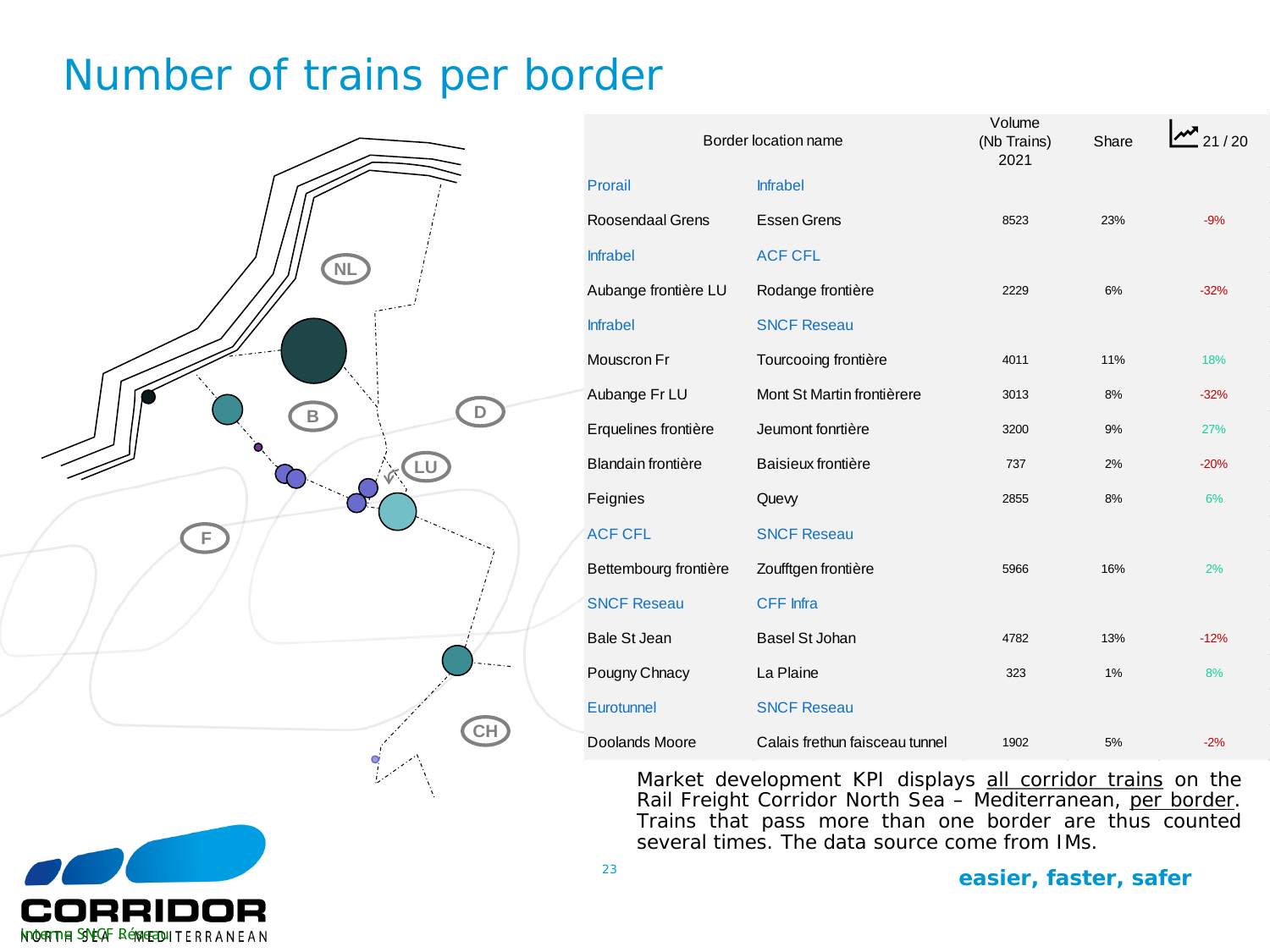#### Ratio of the capacity allocated by the C-OSS and the total allocated capacity

#### 1/ Generalities

This KPI compares the number of paths allocated in December at timetable change. It is calculated per RFC border / the total number of allocated international freight trains.

To have an idea of this, we have analysed the number of scheduled international freight capacities at the RFC NSM borders for timetables 2018 to 2022 **(as per start of timetable).**

Then we are able to compare these figures to the number of capacities foreseen for timetable 2018 to 2022 as ordered and allocated via the RFC NSM C-OSS **(end of August).**

- o This means a border crossing via PaP
- o Or via feeder/outflow

Figures can only be regarded as an indication:

- o Works or last-minute demands from the customer might lead to changing timetables, routing or calendar; partly or entirely
- o Cancellations (between allocation by C-OSS and start of timetable; partly or entirely)

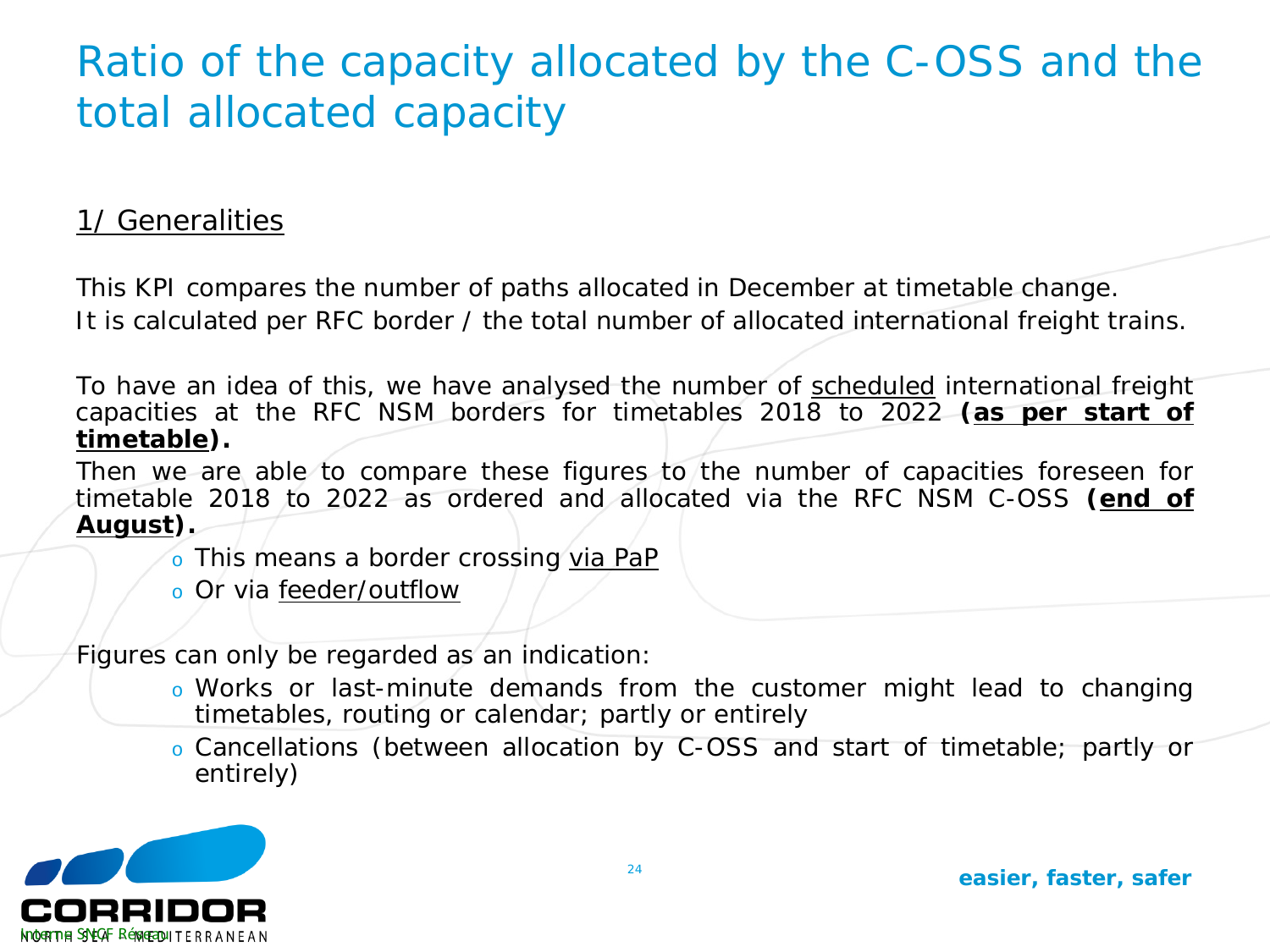#### 2/ Global share



#### share of scheduled capacities allocated via the C-OSS

About 70% of the capacities on RFC NSM are requested via the C-OSS

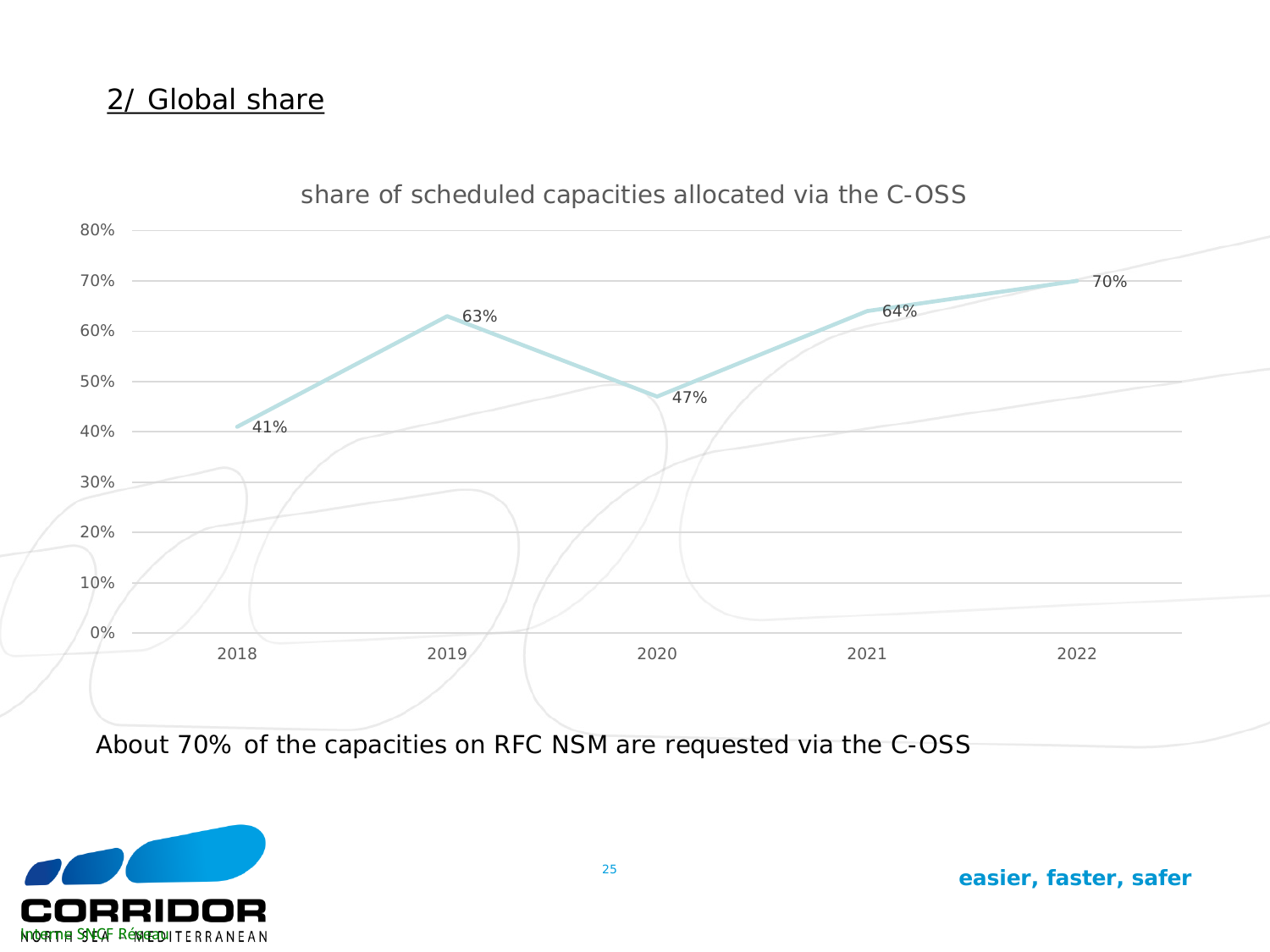#### 3/ Share per border points

|                          |                |                | Share of scheduled paths allocated via the C-OSS (X-3) |                |                |
|--------------------------|----------------|----------------|--------------------------------------------------------|----------------|----------------|
|                          | <b>TT 2018</b> | <b>TT 2019</b> | <b>TT2020</b>                                          | <b>TT 2021</b> | <b>TT 2022</b> |
| <b>Basel/St.Louis</b>    | 44%            | 78%            | 79%                                                    | 79%            | 54%            |
| <b>Blandain/Baisieux</b> | 46%            | 100%           | 38%                                                    | 83%            | 0%             |
| Erquelinnes/Jeumont      | 26%            | 32%            | 9%                                                     | 26%            | 63%            |
| Aubange/Rodange          | 68%            | 96%            | 80%                                                    | 93%            | 100%           |
| Aubange/Mont-St-Martin   | 60%            | 100%           | 100%                                                   | 92%            | 100%           |
| Zoufftgen/Bettembourg    | 15%            | 36%            | 10%                                                    | 65%            | 82%            |
| Mouscron/Tourcoing       | 37%            | 94%            | 55%                                                    | 84%            | 57%            |
| Essen/Roosendaal         | 38%            | 27%            | 27%                                                    | 34%            | 28%            |
| La Plaine/Pougny-Chancy  |                | 0%             | 59%                                                    | 0%             | 100%           |
| Calais-Fréthun-Tunnel    | 50%            | 48%            | 55%                                                    | 55%            | 0%             |
| Feignies/Quévy           |                |                | 36%                                                    | 75%            | 48%            |

Overlapping sections are not taken into account. E.g. for Essen-Roosendaal, RFC8 PaPs are not taken into account.